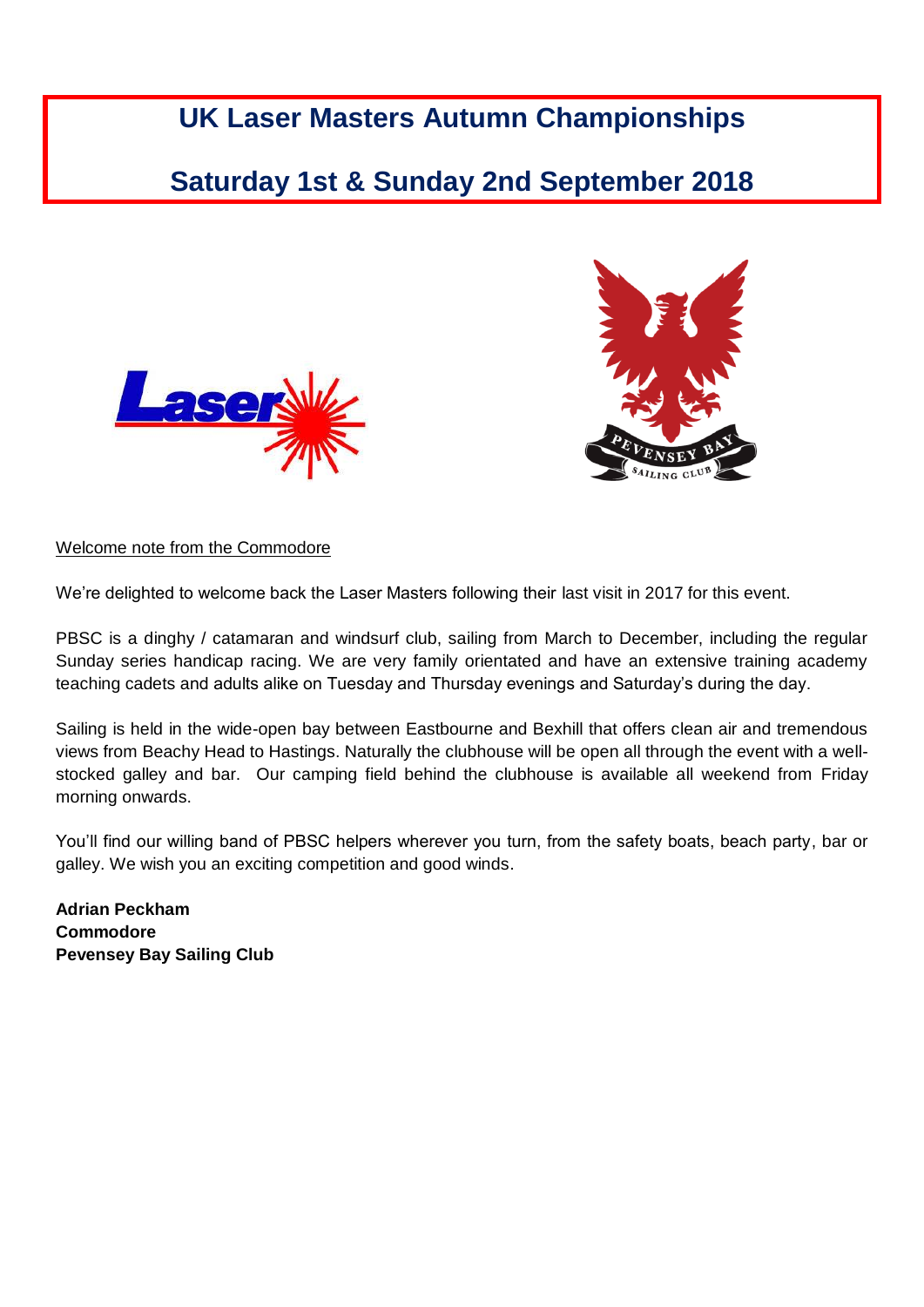

Coming from Eastbourne, go past Asda on the A259 towards Pevensey Bay for 0.25 miles then take the right hand turn signed 'Pevensey Bay Sailing Club'. Follow the road for 0.5 miles straight past the campsite and then take a left hand turn at the dead end. The club is 200 yards away and will be clearly visible.

## Site map / arrival / parking / club amenities

## *Registration*

The club will be open from 6pm Friday 31st August. Registration (or check in if you have registered and paid online) will be from Friday 18.00 to 20.00 and 9am to 10.30 on Saturday morning.

### *Dinghy drop off and vehicle parking*

We have a large site and car parking on site should be achievable if vehicles are parked tightly in the marked spaces. Please drop trailers in the trailer park immediately to the right hand side of the gate and move dinghies and trolleys to the top of the shingle beach. Parking for motor homes and cars will separately signed. Tents (charged at £10 per night and payable at registration) should be closely pitched on our camping field just behind the clubhouse – no vehicles or BBQ's on the grass please.

Please see the site map below - club members in high visibility jackets will direct the traffic Saturday morning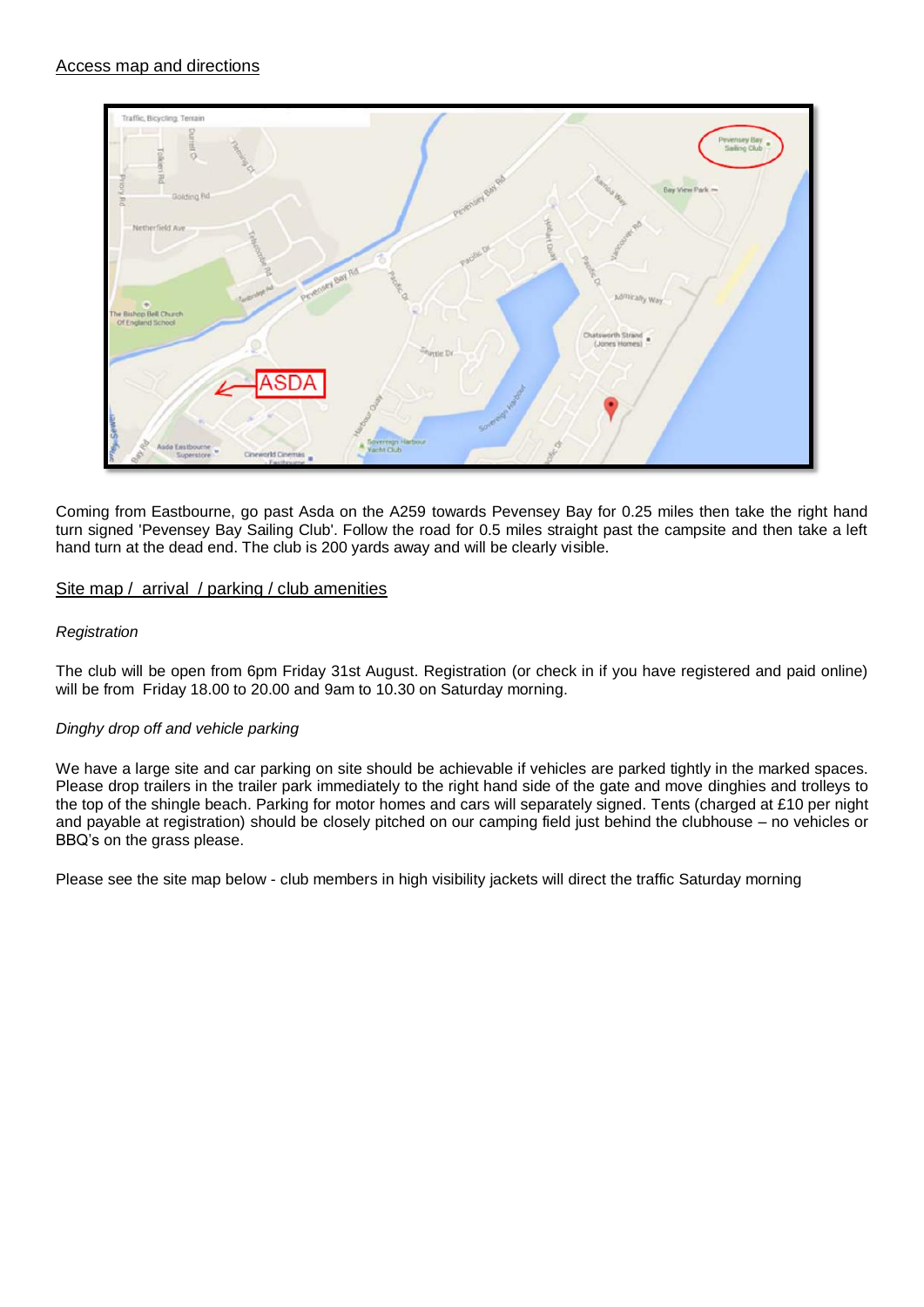

#### *Food / Bar*

Food will be served from Saturday morning to Sunday late afternoon. The clubhouse bar will be open lunchtime to late evening. Breakfast will be available from 8.00am Saturday and Sunday. Note the club does not have card facilities so please bring cash to pay for food and drink please. The nearest cashpoint is at Asda in Sovereign Harbour, approximately half a mile in the Eastbourne direction.

We have a BBQ on the Saturday night sponsored by Laser Performance and the tickets priced at £8.50 will be on sale at the registration desk.

*Nearest:*

- main shops 0.5 miles. Sovereign Harbour Retail Park Asda / Boots / Wilkinson
- cashpoint Asda 0.5 miles
- hospital Eastbourne District General Hospital 5 miles

#### *Local points of interest*

- Pevensey Castle 2 miles an old Roman turned Norman Castle operated by English Heritage
- Pevensey Bay 0.75 mile walk along the A259 or along the beach (hard sand at low tide)
- Sovereign Harbour 1 mile– one of the largest marinas in the UK, surrounded by 4000 residential units.
- Eastbourne Pier and Bandstand 4 miles. Indoor shopping centre in the town centre
- Beachy head 7 miles spectacular views over the Eastbourne and the downlands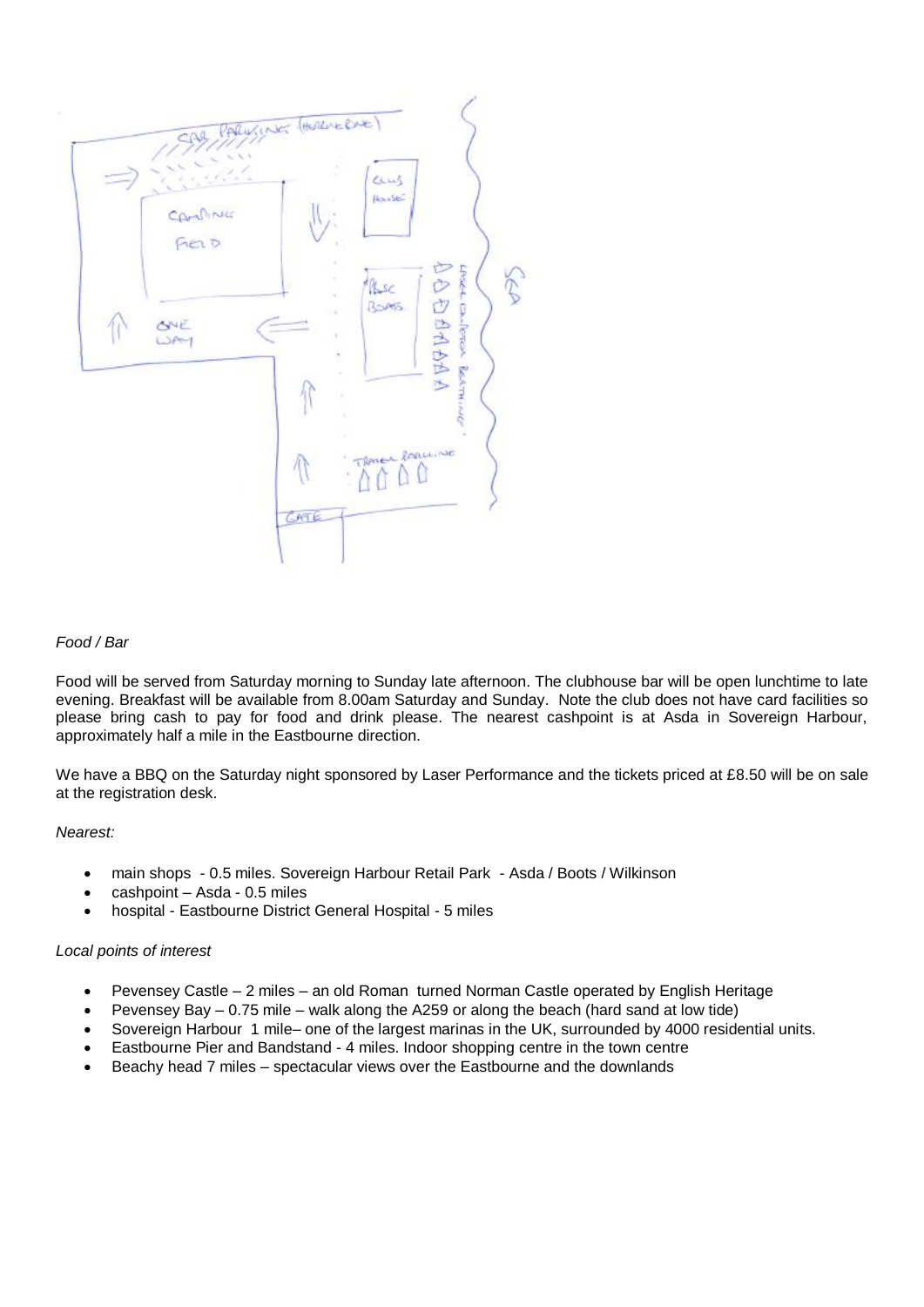| Peter White<br>Race Officer            |
|----------------------------------------|
|                                        |
| Gordon Bishop<br>Lead safety boat helm |
|                                        |
| Adrian Peckham<br>Commodore            |

| Day                                | Time                    | Event                                                                          |
|------------------------------------|-------------------------|--------------------------------------------------------------------------------|
| Friday 31st August                 | 18.00                   | Club open                                                                      |
| Saturday 1 <sup>st</sup> September | 10.30<br>11.20<br>11.55 | Race officer briefing<br><b>Expected launch</b><br>Warning signal race 1(of 3) |
| Sunday 2nd September               | 09.50<br>10.25          | Expected launch<br>Warning signal race 1(of 3)                                 |

# *Tides / Weather*

Saturday 1st Sept LW 09.39 (5.62m range) Sunday 2<sup>nd</sup> Sept LW 10.22 (5.05m range)

The tide flows towards Hastings on the flood coming up to high tide and a back again to Eastbourne on the ebb to low tide. The rate of flow is approximately 2 knots at the peak during the ebb tides. The tides range between 3.0 and 7.8 metres from lowest to highest tide on the monthly cycles with neap tides being the lowest and spring tides being the highest.

*Weather <http://www.metoffice.gov.uk/public/weather/forecast/u10301b4b#?tab=fiveDay>*

# *Returning to shore*

If returning to shore with the fleet close to high water and the wind is onshore, please come ashore a few dinghies at a time (or as directed) enabling the beach party to help you though the waves and lift you out.